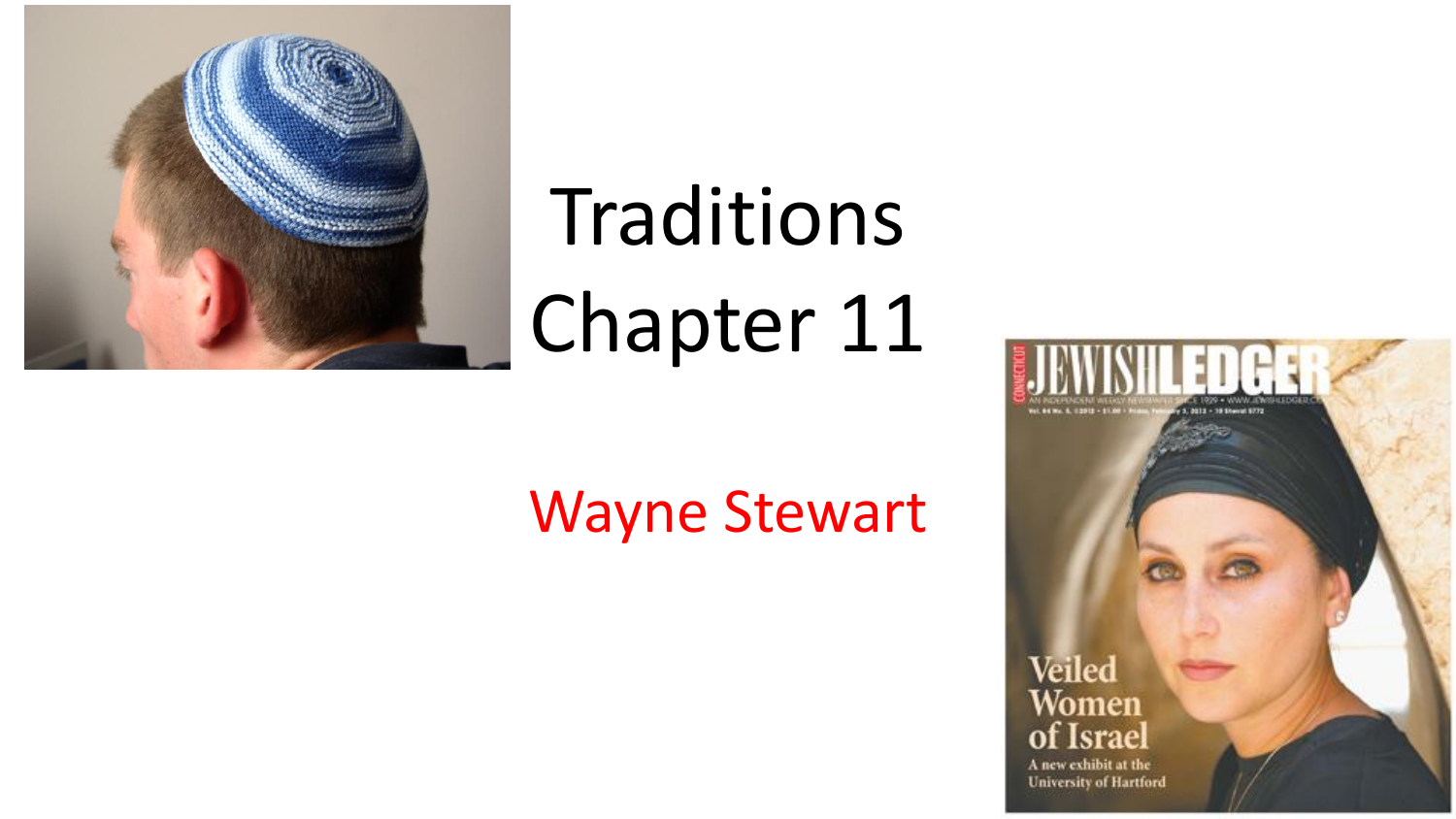#### Last time …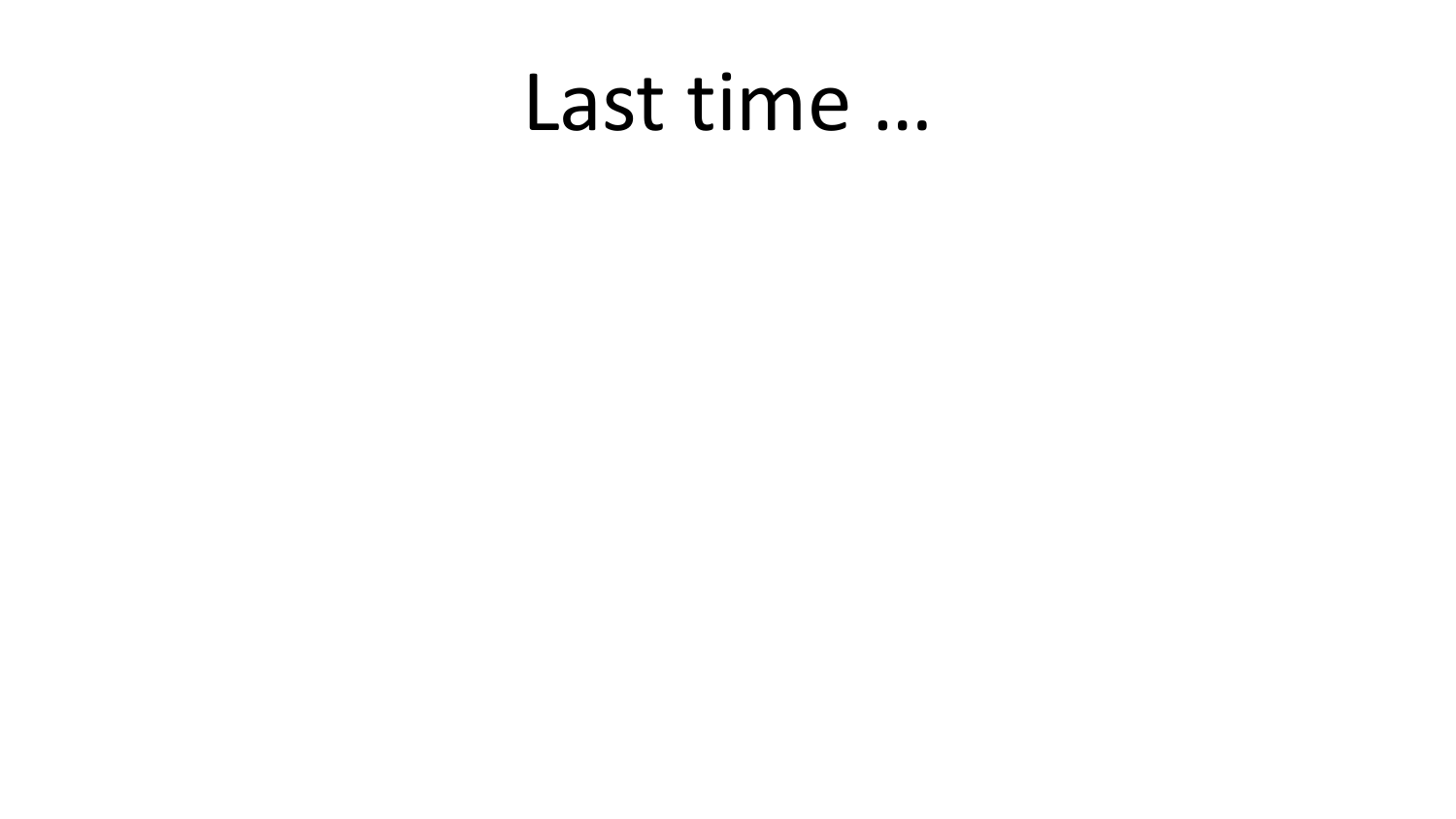## Fellowship

• KJG **1 Corinthians 10:20** But I *say*, that the things which the Gentiles sacrifice, they sacrifice to devils, and not to God: and I would not that ye should have fellowship with devils.

• TBT **1 Corinthians 10:20** ἀλλ᾽ ὅτι ἃ θύει τὰ ἔθνη, δαιμονίοις θύει, καὶ οὐ Θεῷ· οὐ θέλω δὲ ὑμᾶς κοινωνοὺς τῶν δαιμονίων γίνεσθαι.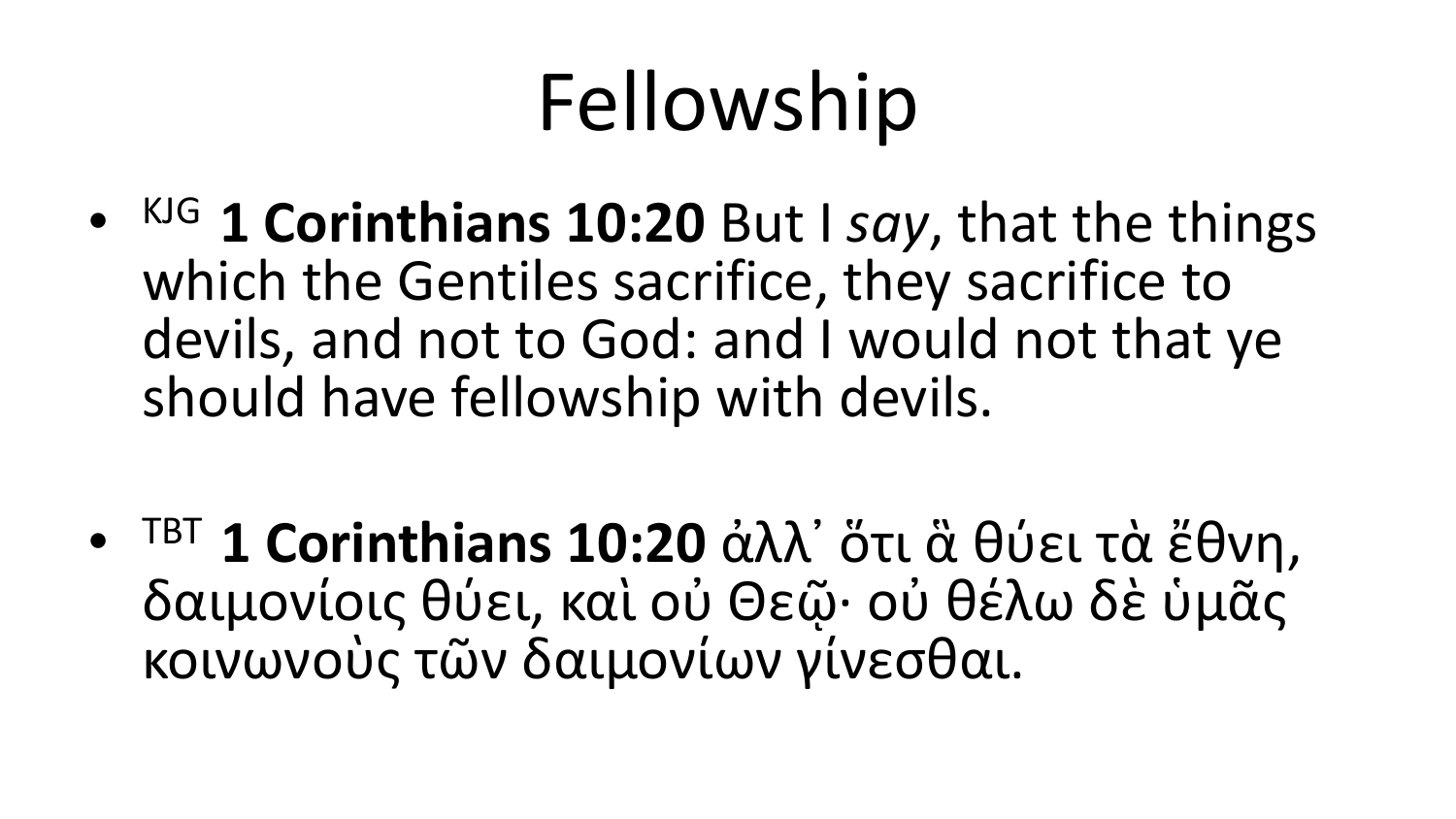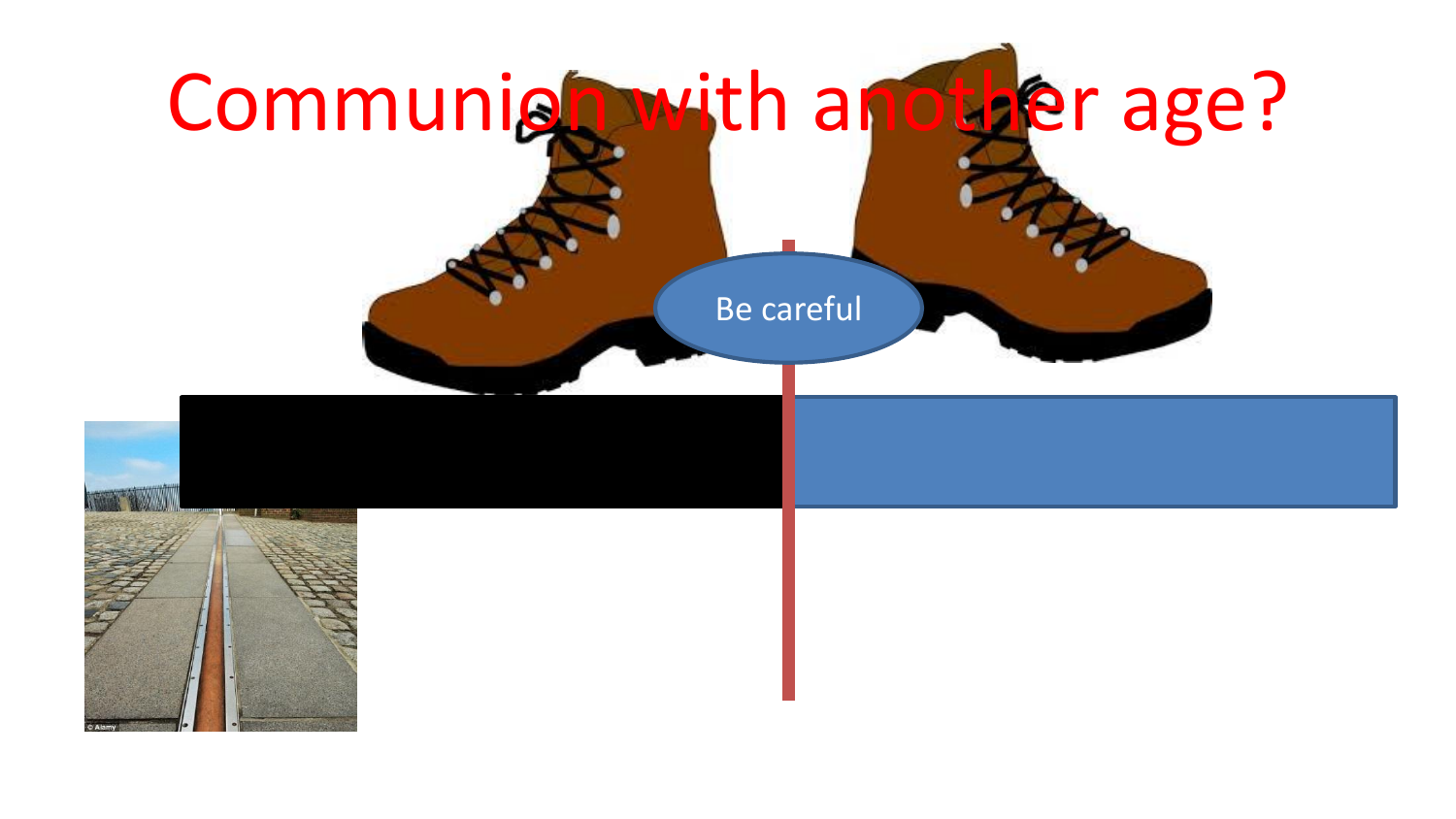#### Balance of Truth

• Ye cannot, give none offense

• 1 Cor 10:23 All things lawful

• 1Cor 10:21

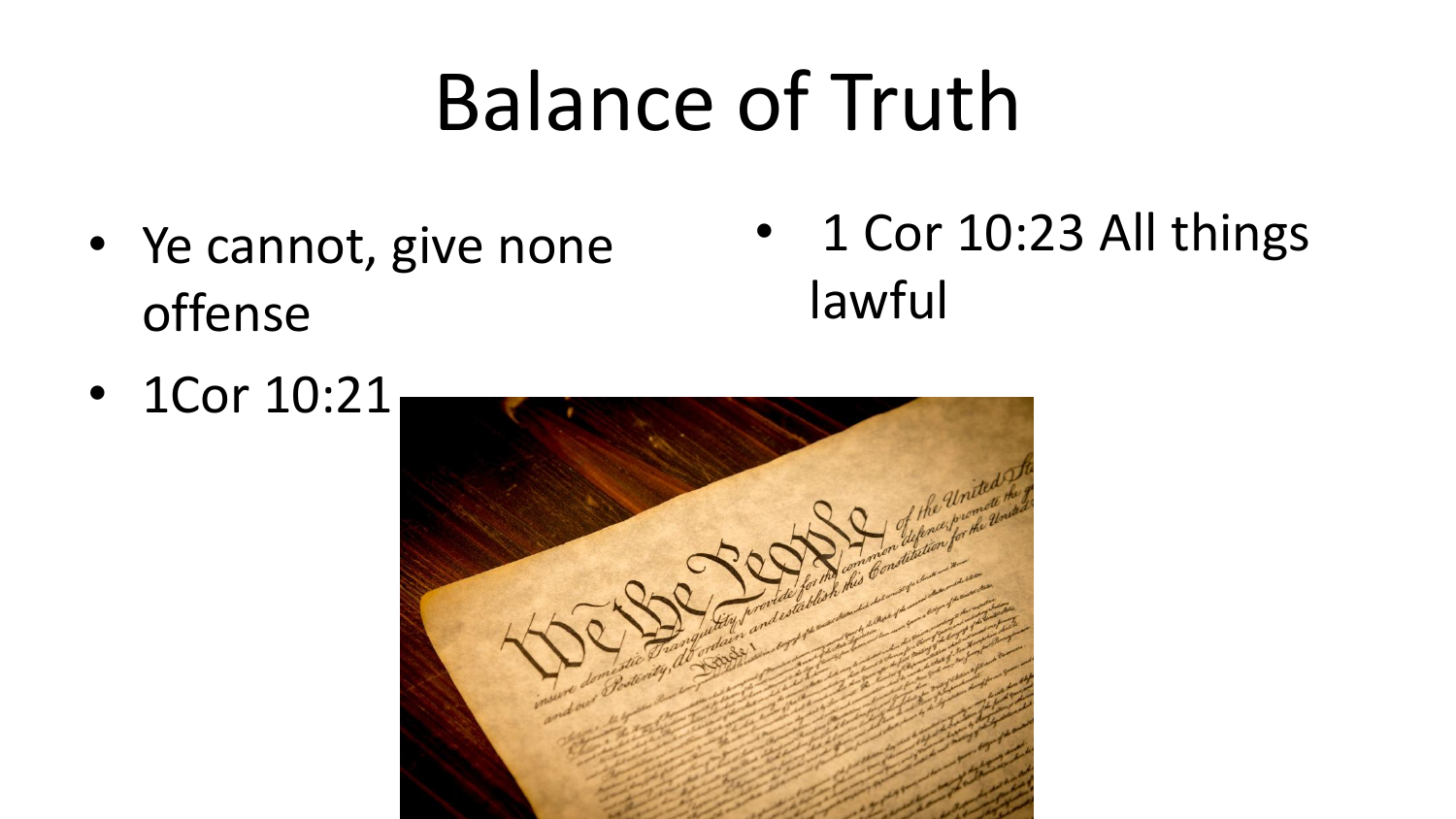#### No Offense

• KJG **1 Corinthians 10:32** Give none offence, neither to the Jews, nor to the Gentiles, nor to the church of God:

• TBT **1 Corinthians 10:32** ἀπρόσκοποι γίνεσθε καὶ Ἰουδαίοις καὶ Ἐλλησι καὶ τῆ ἐκκλησία τοῦ Θεοῦ·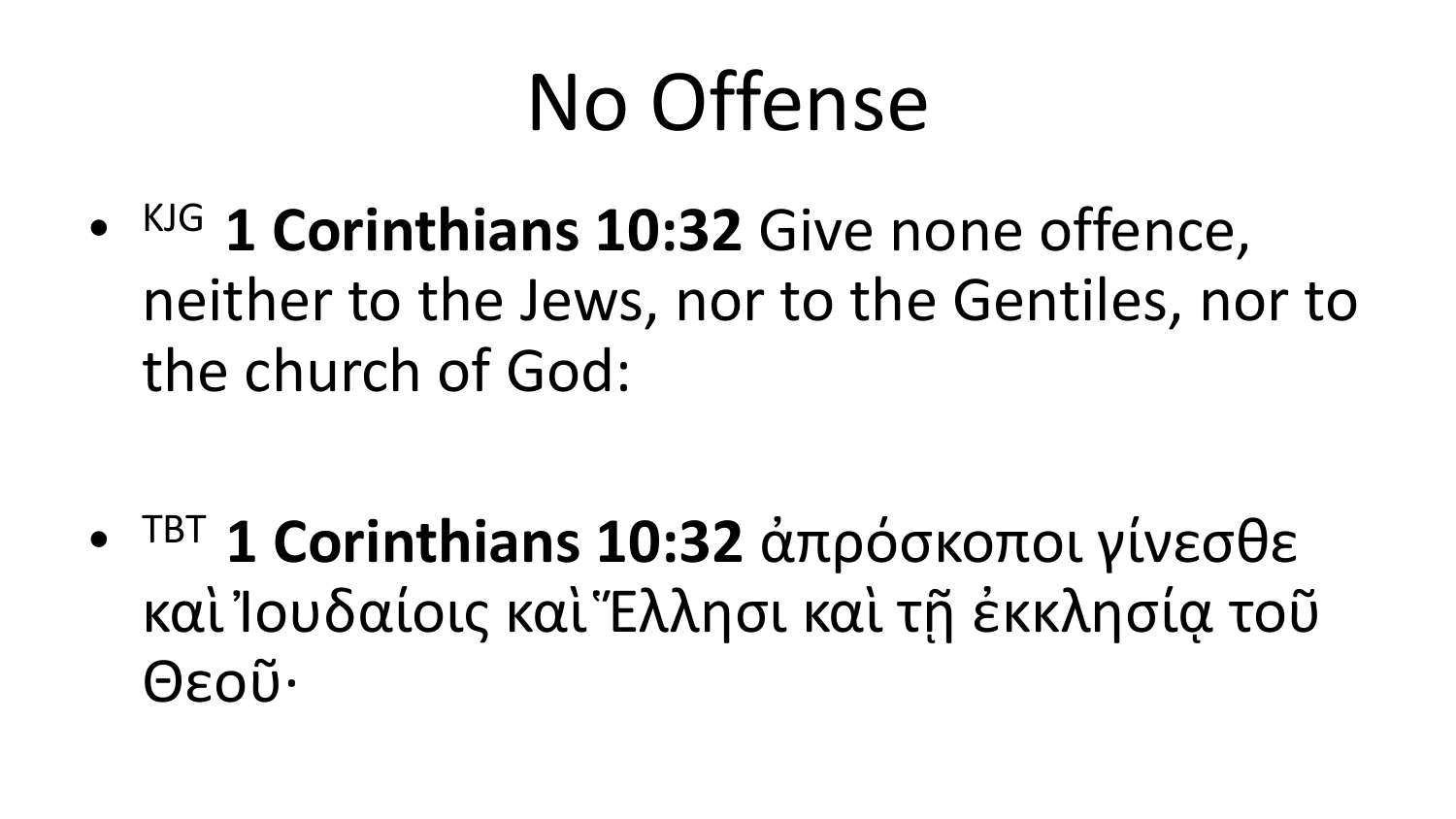## ἀπρόσκοποι

- KJG **Acts 24:16** And herein do I exercise myself, to have always a conscience void of offence toward God, and *toward* men. (Act 24:16 KJG)
- KJG **Philippians 1:10** That ye may approve things that are excellent; that ye may be sincere and without offence till the day of Christ;
- TBT **Philippians 1:10** εἰς τὸ δοκιμάζειν ὑμᾶς τὰ διαφέροντα, ἵνα ἦτε εἰλικρινεῖς καὶ ἀπρόσκοποι εἰς ἡμέραν Χριστοῦ,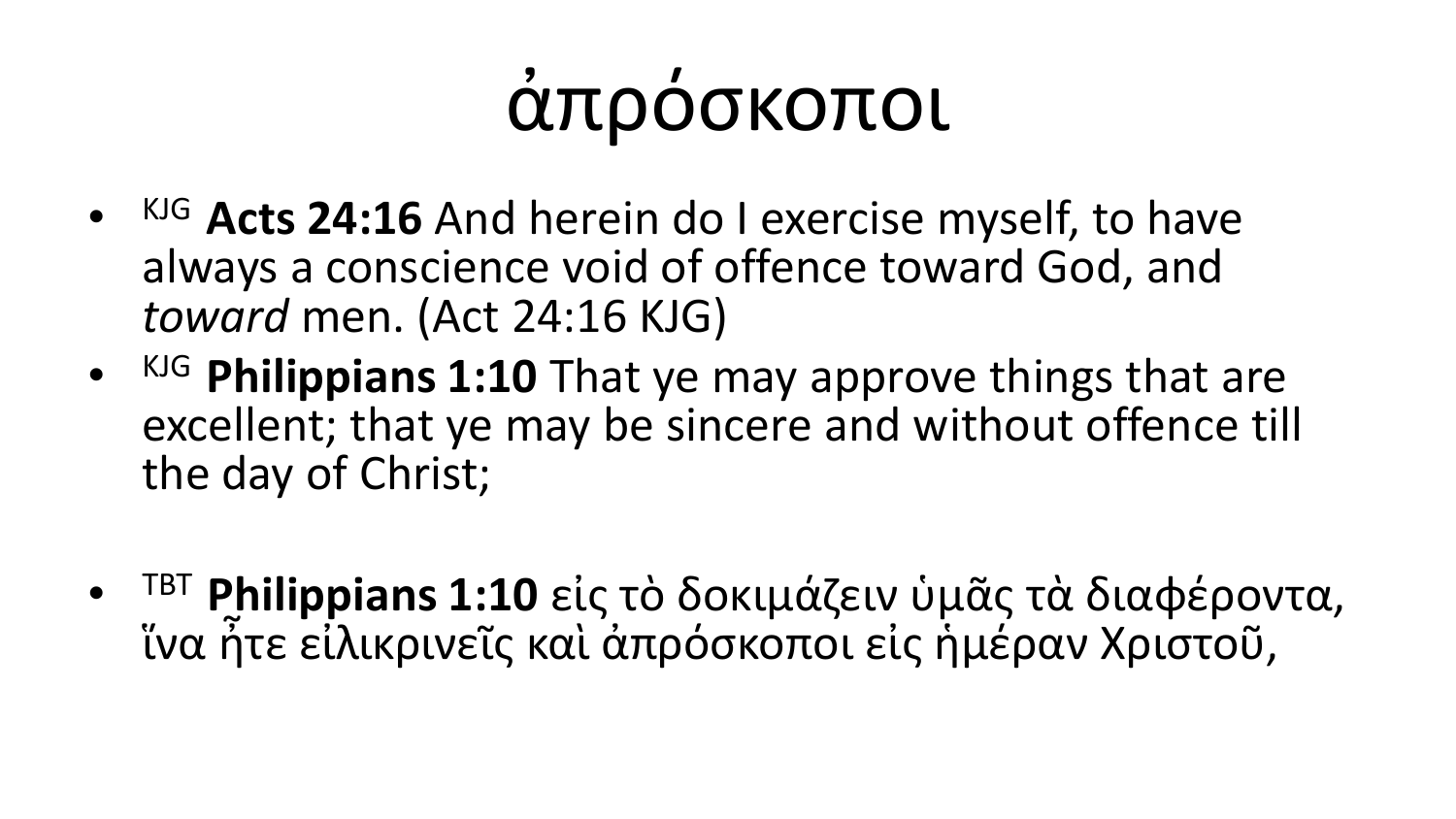## Our Responsibility

• We hold these truths to be self-evident, that all men are created equal, that they are endowed by their Creator with certain unalienable Rights, that among these are Life, Liberty and the pursuit of Happiness.— That to secure these rights, Governments are instituted among Men, deriving their just powers from the **consent of the governed**, — That whenever any Form of Government becomes destructive of these ends, it is the Right of the People to alter or to abolish it, and to institute new Government, laying its foundation on such principles and organizing its powers in such form, as to them shall seem most likely to effect their Safety and Happiness.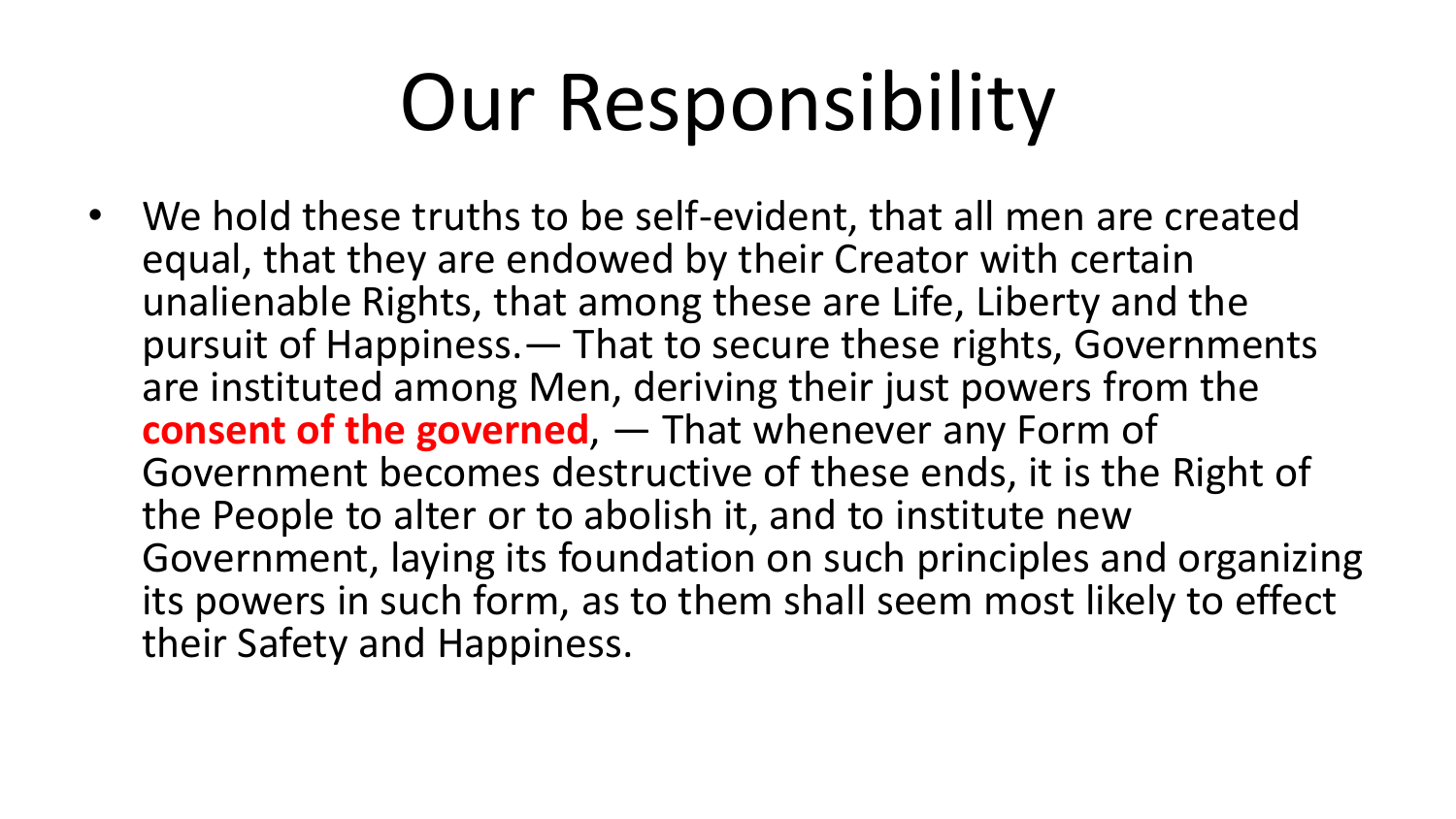*Independent Journal* **Saturday, October 27, 1787 [Alexander Hamilton]**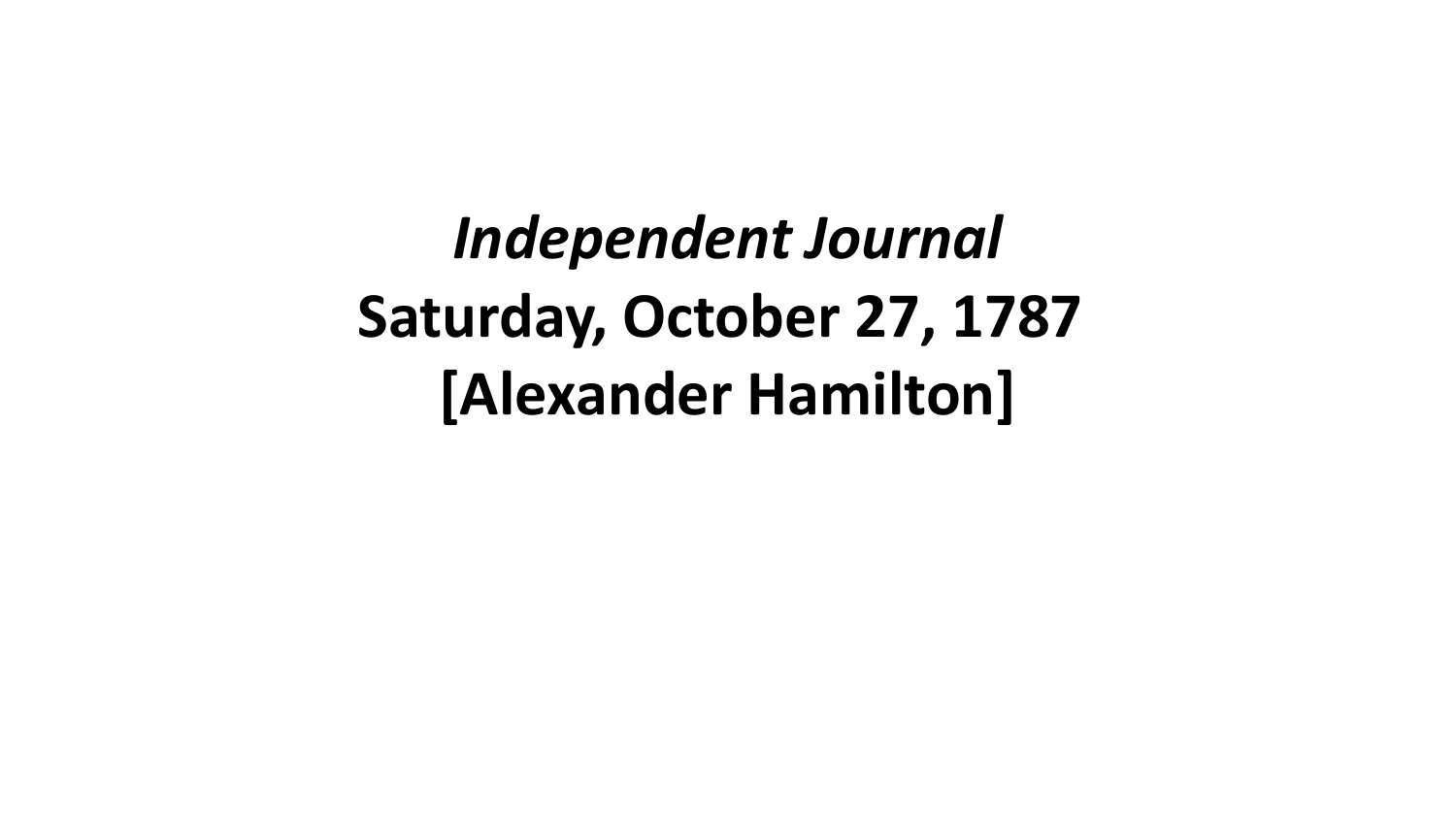#### The Federalist No. 1 Hamilton

• AFTER an unequivocal experience of the inefficacy of the subsisting federal government, you are called upon to deliberate on a new [Constitution](http://www.constitution.org/cons/india/const.html) for the United States of America. The subject speaks its own importance; comprehending in its consequences nothing less than the existence of the UNION, the safety and welfare of the parts of which it is composed, the fate of an empire in many

respects the most interesting in the world. It has been frequently remarked that it seems to have been reserved to the people of this country, by their conduct and example, to decide the important question, whether societies of men are really capable or not of establishing good government from reflection and choice, or whether they are forever destined to depend for their political constitutions on accident and force. If there be any truth in the remark, the crisis at which we are arrived may with propriety be regarded as the era in which that decision is to be made; and a wrong election of the part we shall act may, in this view, deserve to be considered as the general misfortune of mankind.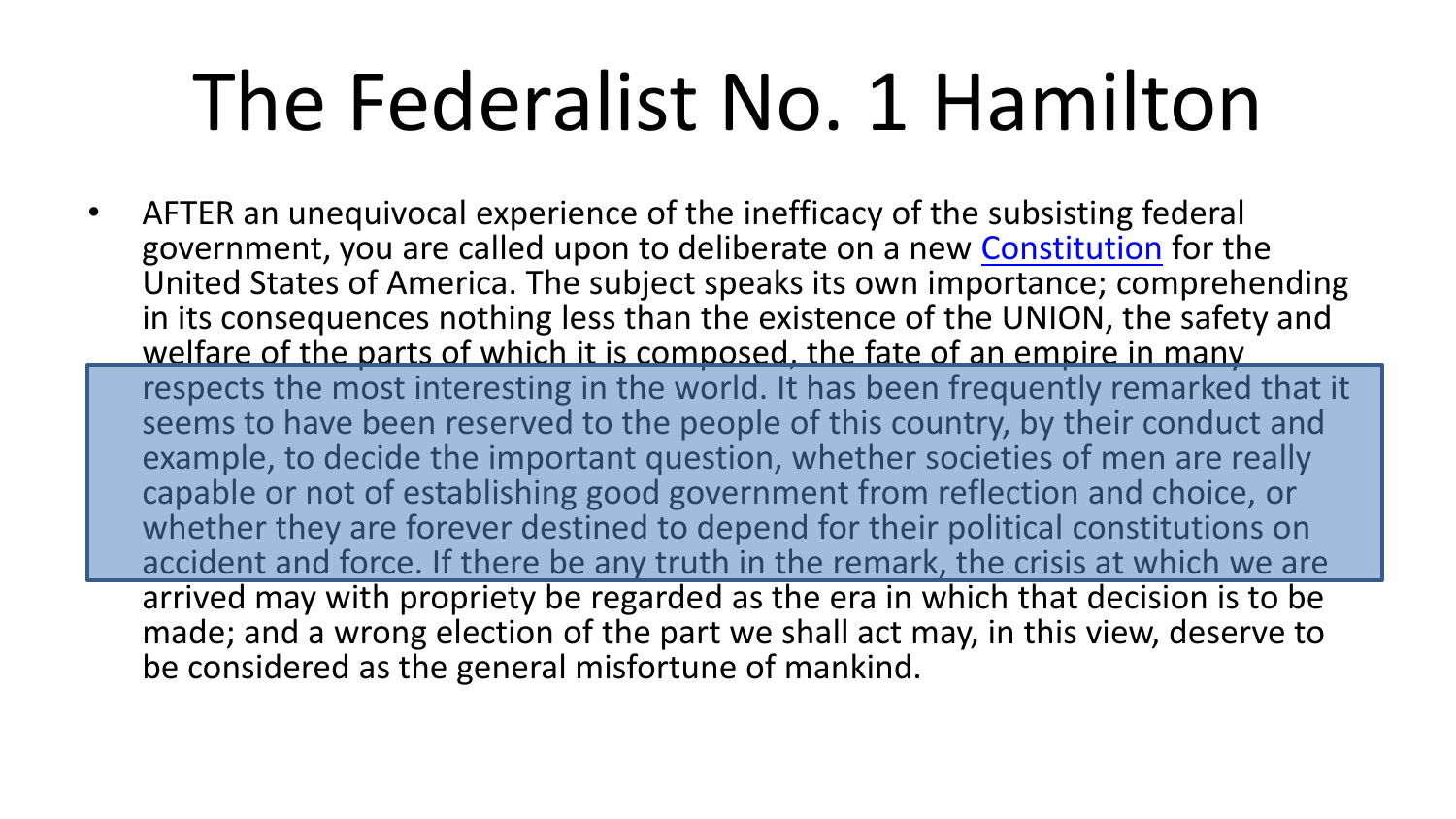• We the People of the United States, in Order to form a more perfect Union, establish Justice, insure domestic Tranquility, provide for the common defence, promote the general Welfare, and secure the Blessings of Liberty to ourselves and our Posterity, do ordain and establish this [Constitution](http://www.constitution.org/cons/india/const.html) for the United States of America.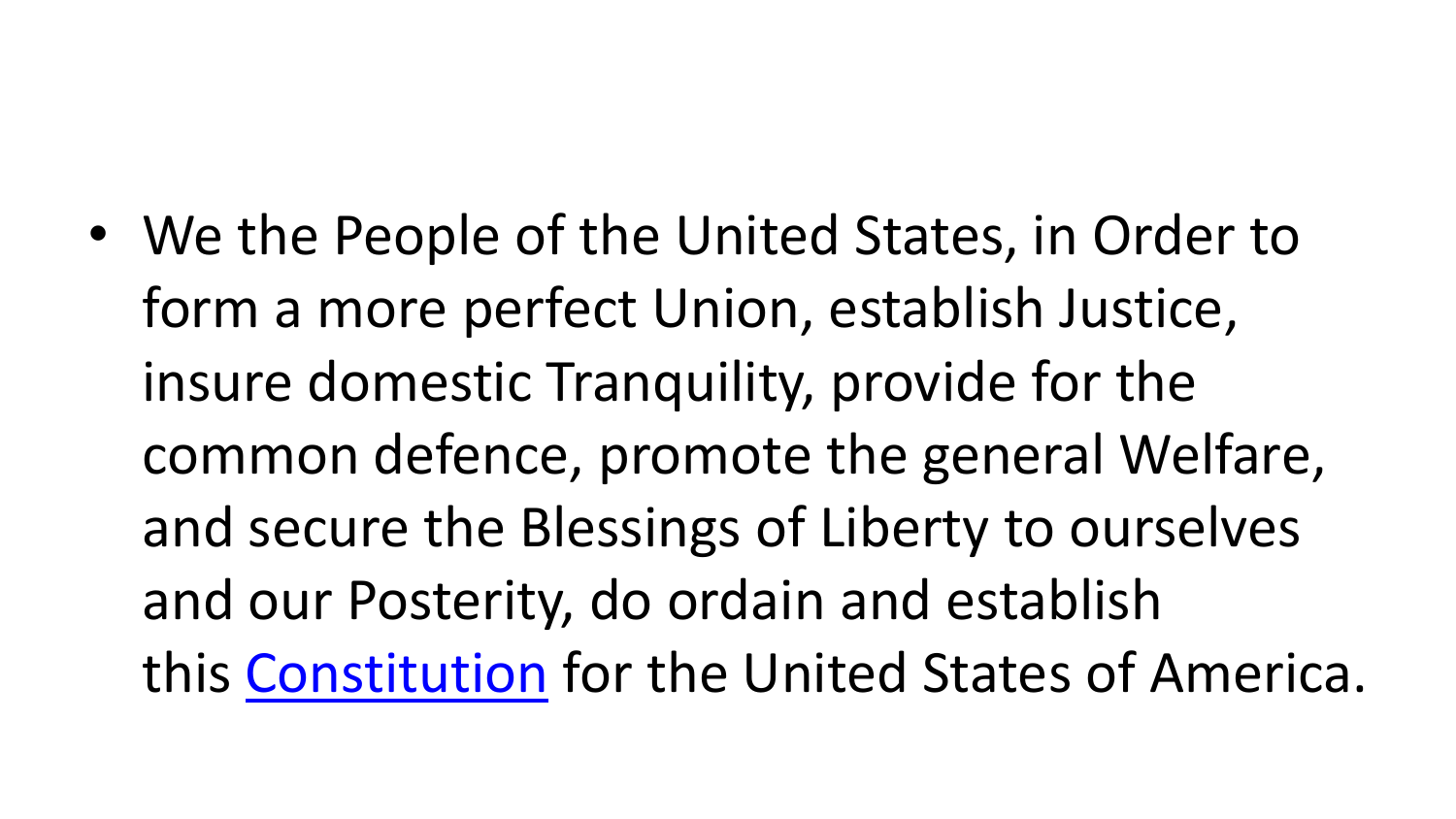#### 1 Corinthians 11:1-16

- Head coverings
- Long hair
- Love feasts
- Communion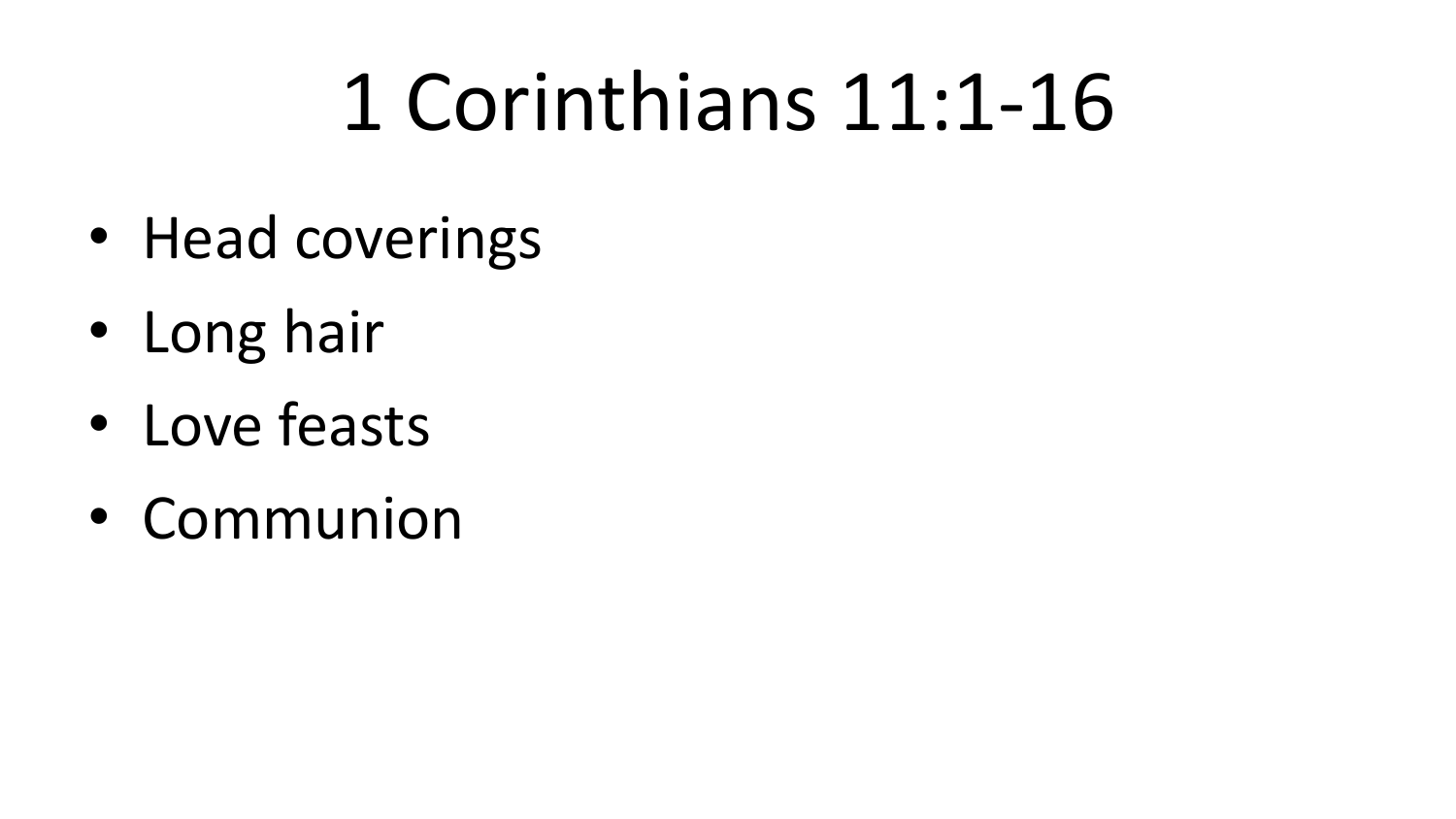#### What does this mean?

• KJG **1 Corinthians 11:1** Be ye followers of me, even as I also *am* of Christ.

• TBT **1 Corinthians 11:1** μιμηταί μου γίνεσθε, καθὼς κἀγὼ Χριστοῦ.